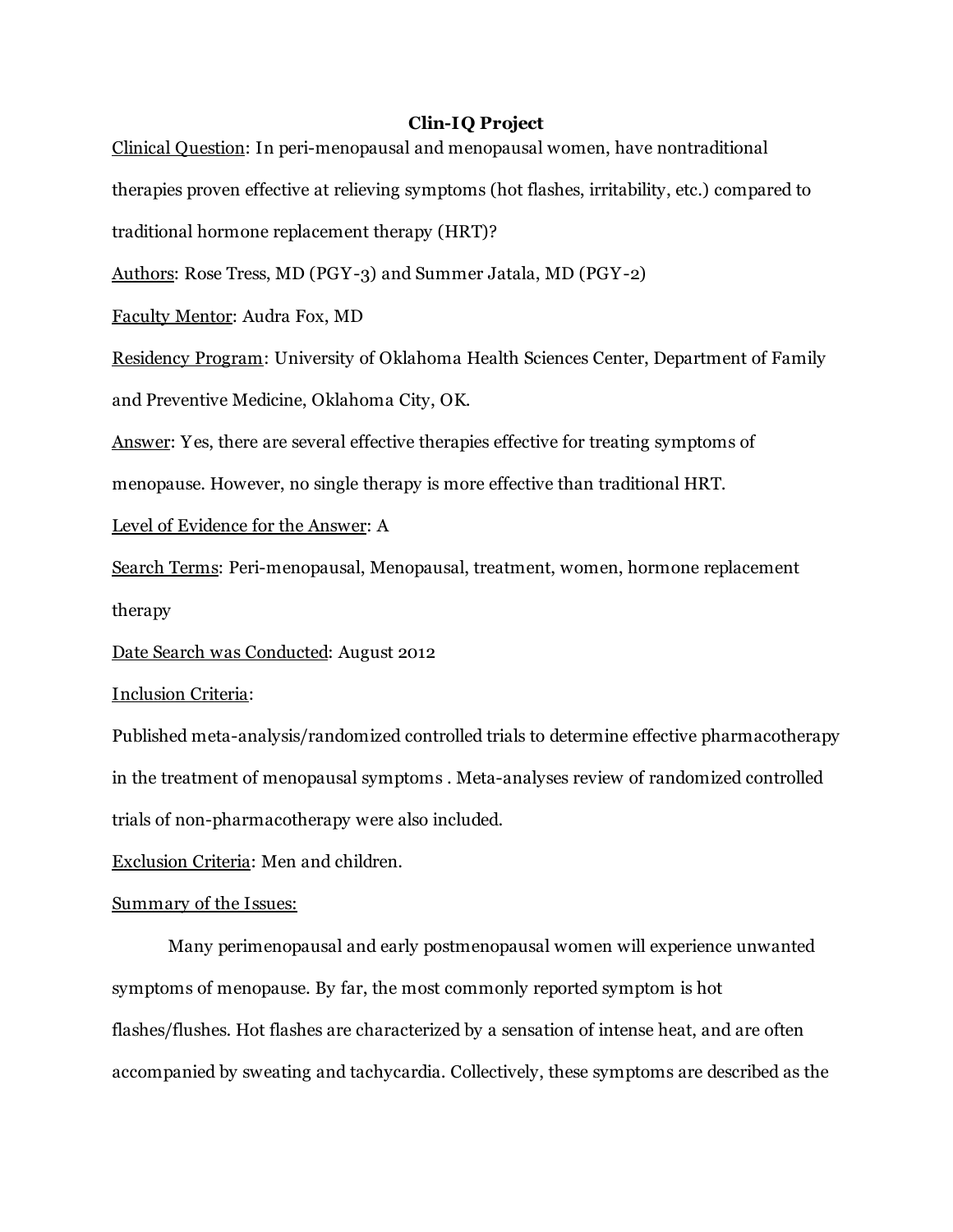vasomotor symptoms of menopause. Vasomotor symptoms undoubtedly decrease the quality of life for many menopausal women. Not only do they cause discomfort and embarrassment to women during the day, but vasomotor symptoms can be especially problematic during the night. Severe symptoms may lead to insomnia. 1

Traditionally, symptoms of menopause have been treated with hormone replacement therapy (HRT). The estrogen hormone is known to be a very effective treatment for vasomotor symptoms. However, administration of estrogen to menopausal women may be associated with significant risk. Both primary and secondary prevention trials have concluded that estrogen is not only ineffective in preventing heart disease among older menopausal women; but also, estrogen increases the risk of coronary and thromboembolic events during the first year of treatment. Moreover, evidence links estrogen use to an increased risk of breast cancer and possibly an increased risk of Alzheimer's disease. <sup>2</sup> Because they fear the potential risks and adverse outcomes associated with HRT use, many women are seeking alternative treatment. As many women are opting not to take HRT, it is increasingly important to identify evidence based lifestyle modification interventions and or alternative medical treatments that have potential to reduce vasomotor menopausal symptoms. 3

#### Summary of the Evidence:

Gabapentin is a well known drug used in the treatment of partial seizures, neuropathic pain and post-herpetic neuralgia. It is a gamma-aminobutyric acid (GABA) analog which does not interact with GABA receptors. Gabapentin has antihyperalgesic properties thought to be secondary to binding to, and thus altering, a subunit of voltage-gated calcium channels. However, its exact mechanism remains a mystery. It has recently been studied for its effectiveness in treating vasomotor symptoms of menopause. In comparison with placebo, the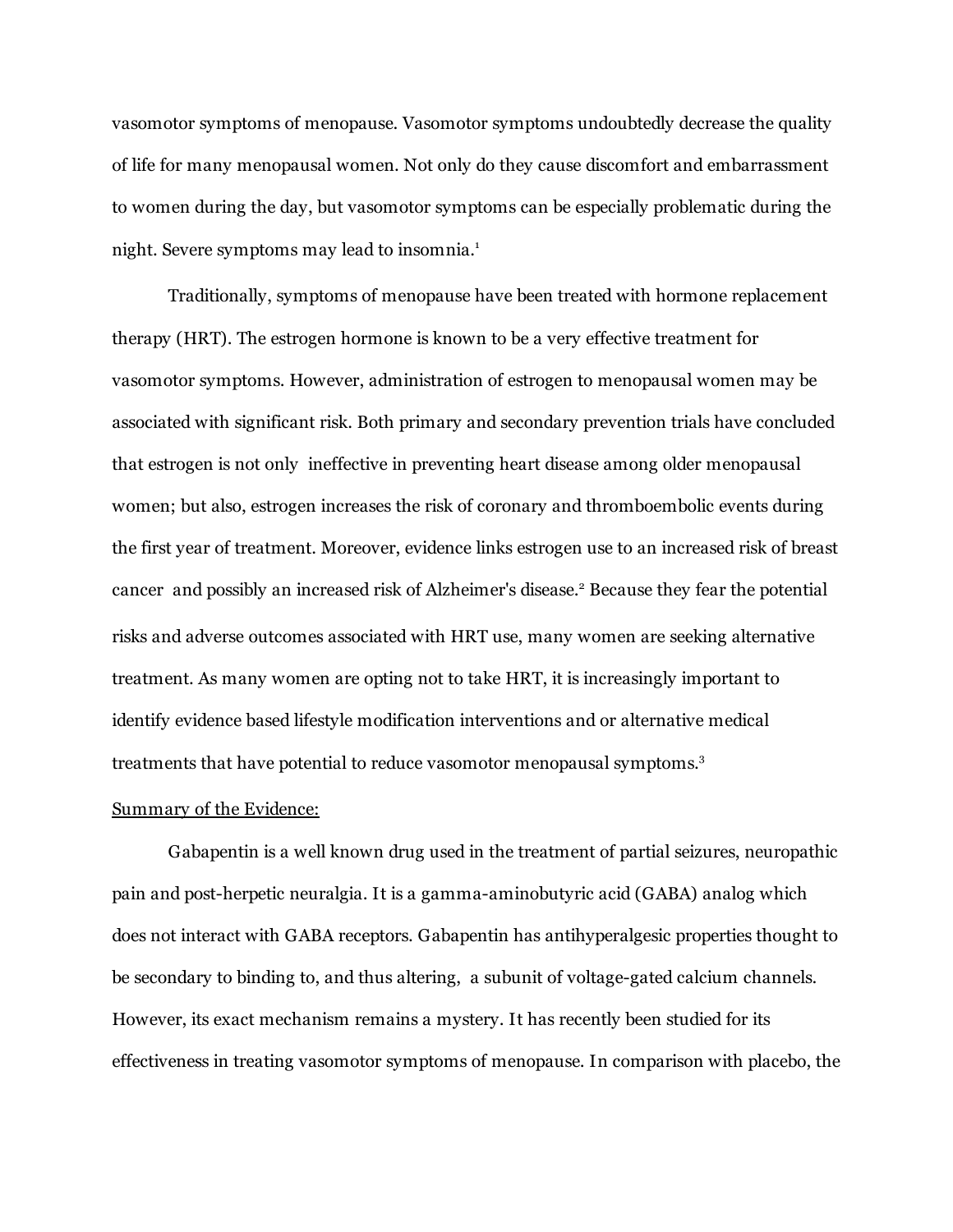drug gabapentin is effective for the treatment of hot flushes in postmenopausal women. It is found to be just as effective as estrogen in the treatment of postmenopausal hot flushes. In the randomized controlled trial by Reddy et al, dosages of Gabapentin ranging from 40o mg to 2400 mg have been found to reduce hotflashes by 71% (p=.004) over a 12 week period. Estrogen reduced hotflashes by  $72\%$  (p = .016). Each was significantly greater than the reduction associated with placebo (54%). The effect of Gabapentin on hotflashes did not differ significantly from that of estrogen  $(p = .63).^2$ 

Escitalopram is a selective serotonin reuptake inhibitor (SSRI) that increases intrasynaptic levels of the neurotransmitter serotonin by blocking the reuptake of the neurotransmitter into the presynaptic neuron. Of the SSRIs currently on the market, escitalopram boasts the highest affinity for the human serotonin transporter. Currently, SSRIs are being studied in their effectiveness in relief of menopausal symptoms and a few studies are promising. The randomized, double-blind study by Freeman, et al shows that Escitalopram has been found to be effective in the treatment of hot flashes. The study determined Ecitalopram's effectiveness by assessing both primary (objective data) and secondary outcomes (subjective data). The primary outcome measured the reduction in hot flash frequency. The secondary outcomes measured hot flash bother and hot flash severity. The participants received 10 to 20 mg/d of Ecitalopram. In the treatment group, participants reported a 47% reduction in hot flash frequency, compared to a 33% reduction in the placebo group (P<.001). Hot flash severity was decreased by 24% in the treatment group vs 14% in the placebo group. Likewise, the reduction in hot flash bother in the treatment group was 20% vs 18% in the placebo group. 4

Physical activity and exercise play a vital role in maintaining a healthy lifestyle. There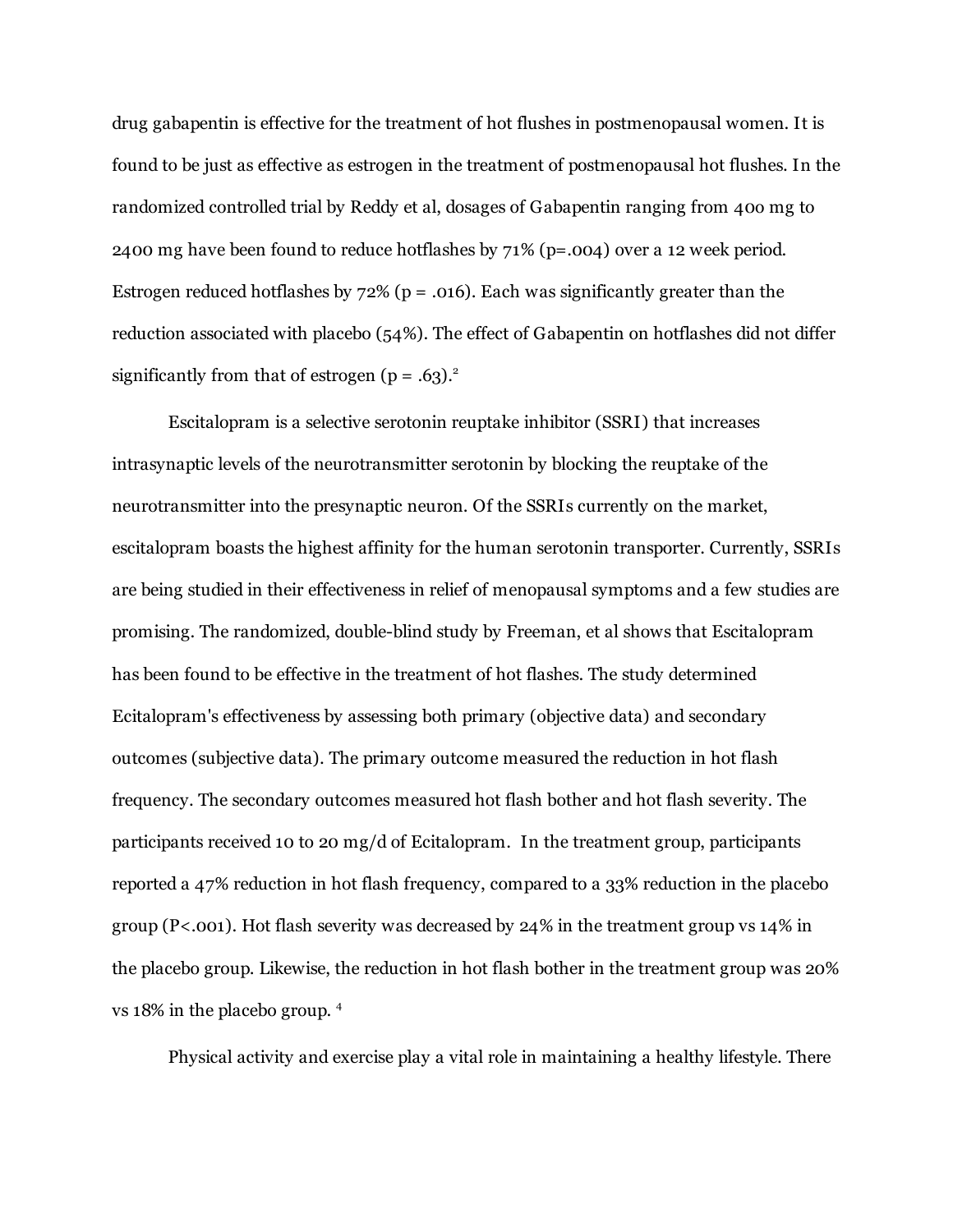is evidence that physical activity benefits many perimenopausal symptoms and associated conditions. However, according to Daley et al., the RCOG studies failed to demonstrate sufficient effectiveness of exercise as a treatment for vasomotor menopausal symptoms, or whether exercise is more effective than HRT or yoga. The meta-analysis demonstrated that the exercise group did not differ significantly from the control group. 3

Tibolone is a synthetic steroid hormone ( 19-nortestosterone derivative) widely used in Europe for menopausal symptoms. It has been found to be more effective than placebo in relieving the frequency of vasomotor symptoms. The odds of vasomotor symptoms for those taking Tibolone are .42 of those taking placebo. Tibolone has proven to be less effective than equipotent doses of combined hormone therapy. The odds of vasomotor symptoms for those taking Tibolone are 4.16 of those taking placebo. 1

Soy isoflavones are plant-derived estrogens (phytoestrogens). They have been studied for their effectiveness in combating menopausal symptoms. Actaea racemosa Linnaeus (Black Cohosh) is a supplement derived from the rhizome of the Black Cohosh plant. In a 12-week randomized, placebo controlled, double-blind study, the supplement containing soy isoflavones and A racemosa L. had no statistically significant effect on vasomotor symptoms in perimenopausal women. 5

# Figure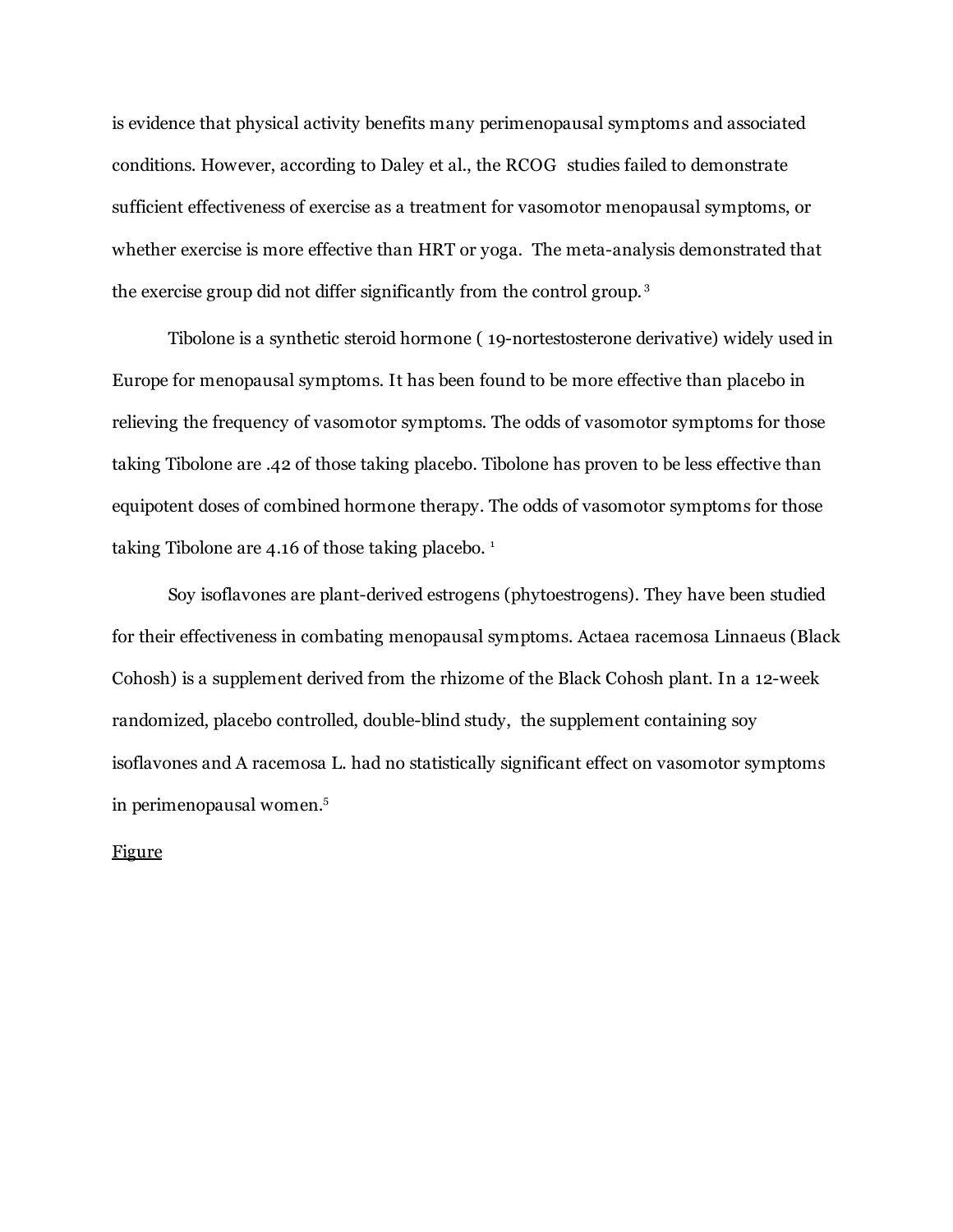

## Conclusion:

Because menopausal symptoms are so prevalent, it is important to determine which treatments are effective. Along with pharmacologic treatments, non-pharmacologic treatments have also been investigated. Because of the diversity of patients and the differences in severity of symptoms, it is important to consider each patient individually when approaching treatment options. A significant benefit from ecitalopram, as well as gabapentin, on the treatment of hot flashes provides effective, well-tolerated, nonhormonal alternatives to perimenopausal and postmenopausal women.

## List of Articles Reviewed:

1)Formoso G, Perrone E, Maltoni S, Balduzzi S, D'Amico R, Bassi C, et al. Short and long term effects of tibolone in postmenopausal women. Cochrane Database of Systematic Reviews. 2012, Issue 2. Art. No.:CD008536. Doi:10.1002/14651858.CD008536.pub2. 2) Reddy SY, Warner H, Guttoso Jr T, et al. Gabapentin, estrogen and placebo for treating hot